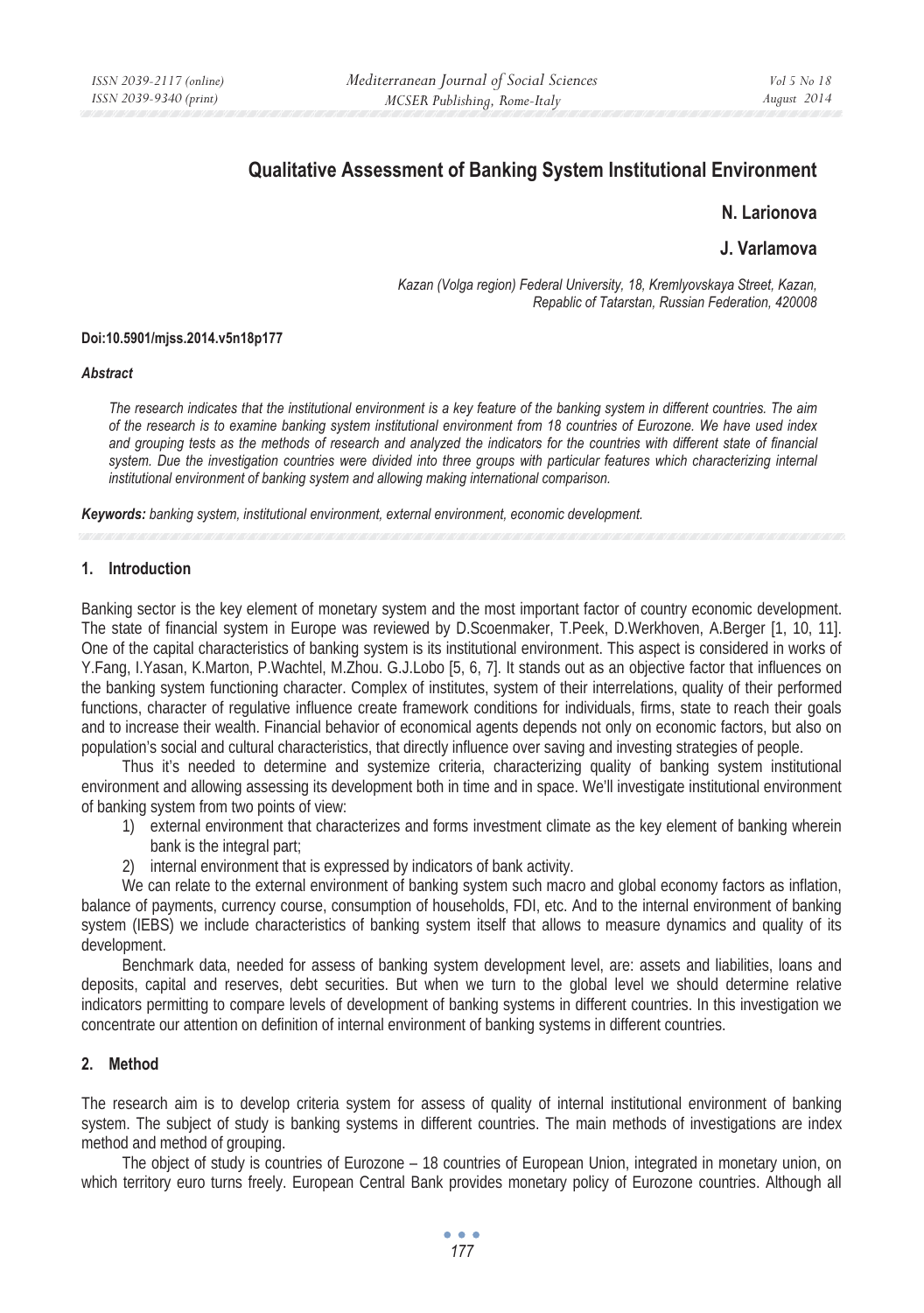| ISSN 2039-2117 (online) | Mediterranean Journal of Social Sciences | Vol 5 No 18 |
|-------------------------|------------------------------------------|-------------|
| ISSN 2039-9340 (print)  | MCSER Publishing, Rome-Italy             | August 2014 |

criteria are calculated for year 2012 and Latvia joined Eurozone in January 2014, it's also included in this research.

The euro area's financial structure differs from that of other large economies. Financial intermediaries – in particular banks – are the main agents for channelling funds from savers to borrowers. Banks are the primary source of financing for the economy, most obviously in the case of households. As for firms, more than 70% of the external financing of the non - financial corporate sector – that is, the financing other than by retained earnings – is provided by banks, and less than 30 % by financial markets [9, 12].

The analysis method is development of functioning index of banking and economy systems according to official statistics of European Central Bank. As a criterion of IEBS we suggest to use:

1. Ensuring of population with bank institutes *(K1)* characterizes number of local units (N) related to 10,000 population (P).

$$
K_1 = \frac{N}{P}
$$

2. Indicators of lending development allow assessing bank activity in provision this kind of service to clients, on the one hand, and demand for financial resources from economical agents on the other hand. They are calculated as ratio of loans to Eurozone residents (L) to GDP in market prices  $- K_2$ , and related to 10,000 population  $(P)$  – coefficient  $K_3$ :

$$
K_2 = \frac{L}{GDP}
$$

$$
K_3 = \frac{L}{P}
$$

3. Indicators, characterizing deposits as the main source of commercial banks liabilities, allow assessing bank resources and bank system ability to accumulate people's savings. On the one hand they show degree of people's confidence to banking institutes, on the other hand they show banking system ability to manage effectively people's savings and transform them into investment resources.

This group of indicators includes  $K_4$  that determines deposits of Eurozone residents (D) rate in GDP:

$$
K_4 = \frac{D}{GDP}
$$

Coefficient K<sub>5</sub> reflects deposits volume (D) per 10,000 population (P) and better characterizes population trust to banking system management of private savings:

 $K_5 = \frac{D}{P}$ 

Coefficient  $K_6$  reflects banking system stability from the point of sources for liabilities forming. When people's deposits (D) constitute the main part of commercial bank assets (A) it increases bank reliability and reduces bank risks.

 $K_6 = \frac{D}{A}$ 

4. Potential capacity of banking system  $(K<sub>7</sub>)$  is determined by GDP volume attributable to one credit organization  $(N)$ :

$$
K_7 = \frac{GDD}{N}
$$

5. Saturation of banking system by GDP assets  $(K_8)$  is submitted by rate of banking system assets (A) in GDP:

$$
K_8 = \frac{A}{GDP}
$$

Partial indices IIEBS are built compared to minimum meaning. General form of partial index can be performed like this:

*Ii*<sup>=</sup> *Xi*<sup>í</sup> *Xmin Xmax*í *Xmin*

As partial indices IIEBS coefficients  $I_1 - I_8$  similar to indices  $K_1 - K_8$  of banking system have been chosen. Partial indices allow comparing countries by calculated criteria, determining in what countries the certain coefficient is higher or lower matching to other countries. Partial indices are intermediate in calculating integral index. Integral index IIEBS is built on the base of arithmetic average of partial indices. The main role of integral index is to reduce amount of coefficients using for comparing banking systems of different countries to one criterion. Countries grouping was made by integral index IIEBS with the help of equal intervals method.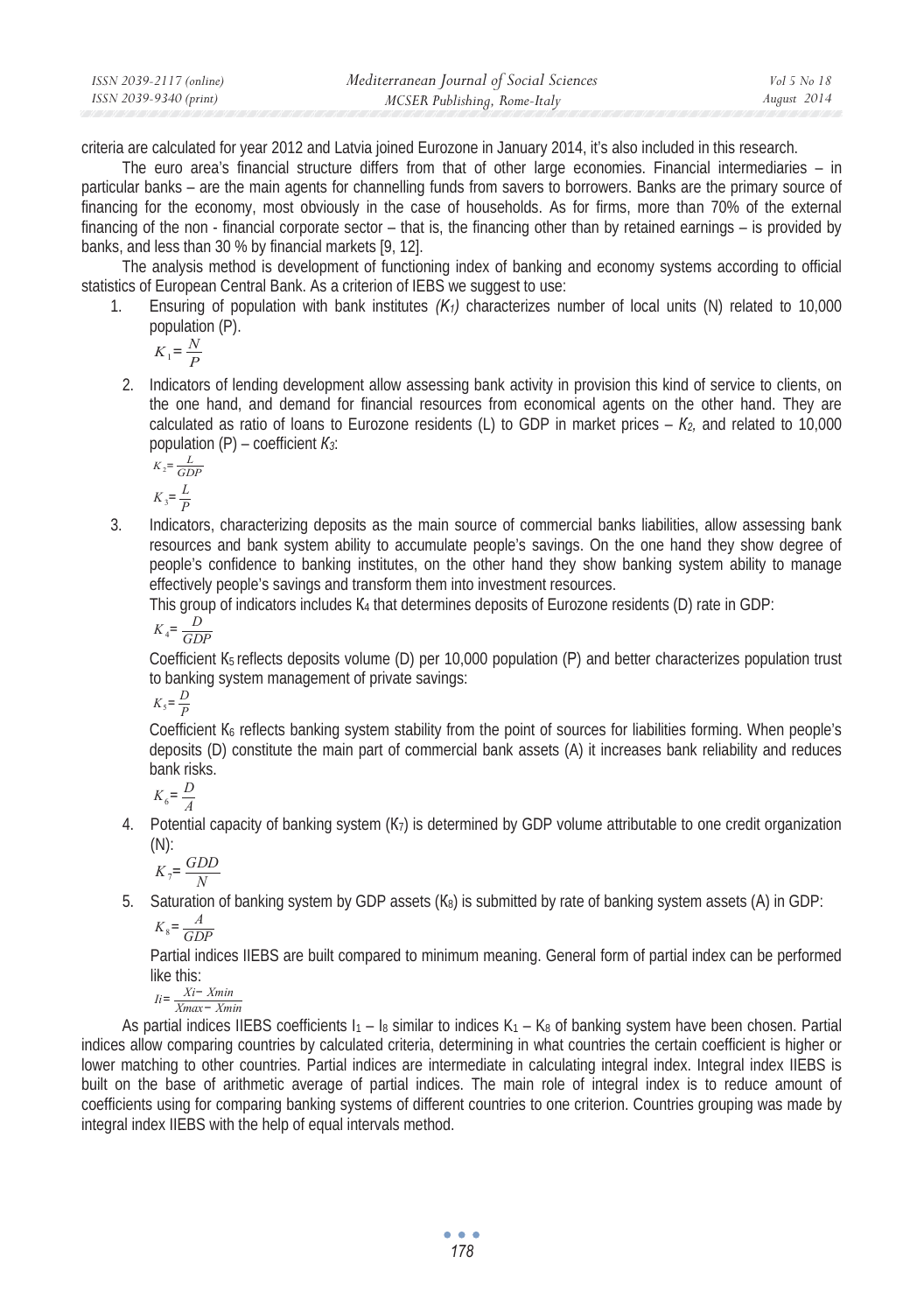## **3. Results**

On the base of benchmark characteristics of the volume of assets, deposits, loans, number of local units we have created the system of related criteria that allows comparing banking systems according to their dynamics and development level. Criteria reflect structural characteristics of banking system, the degree of its development and correspondence to socialeconomical demands of the country.

Having applied this system of indicators for analysis of Eurozone countries IIEBS we have determined that averagely there are 4 local banks per 10,000 Europeans (see Table 1). The highest ensuring of population with bank institutes  $(K<sub>1</sub>)$  can be observed in Cyprus and Spain that have 100 and 82 banks per every thousand of population respectively.

| Country                          | $K_1$  | K <sub>2</sub> | $K_3$ | K <sub>4</sub> | $K_5$ | K <sub>6</sub> | K <sub>7</sub> | K8   |  |
|----------------------------------|--------|----------------|-------|----------------|-------|----------------|----------------|------|--|
| Luxembourg                       | 3.867  | 0.61           | 7.798 | 1.00           | 8.217 | 44.83          | 211.42         | 2.24 |  |
| Malta                            | 2.562  | 0.07           | 0.385 | 0.28           | 0.457 | 35.70          | 64.03          | 0.78 |  |
| <b>Netherlands</b>               | 1.474  | 4.19           | 0.818 | 0.18           | 0.632 | 42.54          | 243.04         | 0.41 |  |
| Portugal                         | 5.936  | 1.58           | 0.291 | 0.19           | 0.304 | 57.65          | 26.38          | 0.34 |  |
| Slovenia                         | 3.381  | 0.17           | 0.179 | 0.10           | 0.179 | 72.44          | 50.82          | 0.14 |  |
| Slovakia                         | 1.963  | 0.20           | 0.072 | 0.06           | 0.081 | 74.03          | 67.01          | 0.08 |  |
| Finland                          | 2.599  | 1.03           | 0.561 | 0.09           | 0.324 | 29.20          | 137.00         | 0.31 |  |
| France                           | 5.871  | 15.94          | 0.676 | 0.19           | 0.606 | 49.03          | 52.98          | 0.40 |  |
| Estonia                          | 1.319  | 0.08           | 0.122 | 0.07           | 0.096 | 64.97          | 98.95          | 0.11 |  |
| Belgium                          | 3.443  | 1.59           | 0.441 | 0.17           | 0.574 | 58.68          | 98.40          | 0.29 |  |
| Germany                          | 4.511  | 14.79          | 0.580 | 0.17           | 0.565 | 55.22          | 73.58          | 0.31 |  |
| Greece                           | 3.262  | 1.38           | 0.239 | 0.16           | 0.285 | 71.70          | 53.39          | 0.23 |  |
| Ireland                          | 2.321  | 1.27           | 0.914 | 0.28           | 1.016 | 39.80          | 154.08         | 0.71 |  |
| Spain                            | 8.146  | 8.59           | 0.447 | 0.22           | 0.484 | 63.38          | 26.98          | 0.35 |  |
| Italy                            | 5.476  | 9.65           | 0.416 | 0.15           | 0.386 | 54.44          | 48.17          | 0.27 |  |
| Cyprus                           | 10.046 | 0.34           | 0.948 | 0.41           | 0.853 | 57.45          | 20.65          | 0.72 |  |
| Latvia                           | 1.956  | 0.10           | 0.085 | 0.04           | 0.046 | 33.21          | 55.64          | 0.13 |  |
| Austria                          | 5.304  | 1.77           | 0.698 | 0.17           | 0.633 | 54.64          | 68.83          | 0.32 |  |
| Town calculations based on 2, 41 |        |                |       |                |       |                |                |      |  |

## Table 1: Indicators of IIFBS<sup>\*</sup>

French and German banks have the biggest ratio of loans to GDP  $(K_2)$ : 15.94 and 14.79% respectively. Wherein averagely banking systems of Eurozone countries provide loans completing 3.5% GDP. Relatively to population (K<sub>3</sub>) the situation is different: the biggest amount of loans per 10,000 population is in Luxembourg that can be explained by significant GDP volumes producing by little population. Averagely banks of Eurozone countries give loans in amount €871031 per 10,000 of population.

Luxembourg is also the leader according to indicators characterizing deposits of the banking systems –  $K_4$  and  $K_5$ . In this country banks attract deposits composing 1% of GDP that overtop average criterion of 0.2% in investigating countries. €8.5 billion is attracted relatively to 10,000 of population in Luxembourg. Wherein, average rate of this index in Eurozone countries is 0.87.

More than 70% of banking systems assets in Slovenia, Slovakia and Greece are people's deposits  $(K_6)$ , it testifies using of deposits as an instrument, increasing banking system stability. Other Eurozone countries use other sources of monies attracting too.

Countries are extremely different according to potential capacity of banking system  $(K<sub>7</sub>)$ . We can distinguish Netherlands and Luxembourg in which this index is in several times bigger than in Eurozone countries. High saturation of banks by GDP assets is noted in Luxembourg where coefficient  $K_8$  is 2% of GDP.

Grouping of countries according to index IIEBS has allowed distinguishing similarities and differences of Eurozone countries banking systems. Figure 1 clearly shows dividing of countries into three groups – countries with high, medium and low meanings of IIEBS index, wherein 16 of 18 countries are in the last group.

The first group of countries with low level of IIEBS index consists of 14 countries. Finland extremely differs from other developed countries of Europe according to banking system development. Though Finland can be compared to France according to GDP level and population, its banking system rapidly stands down starting with number of local units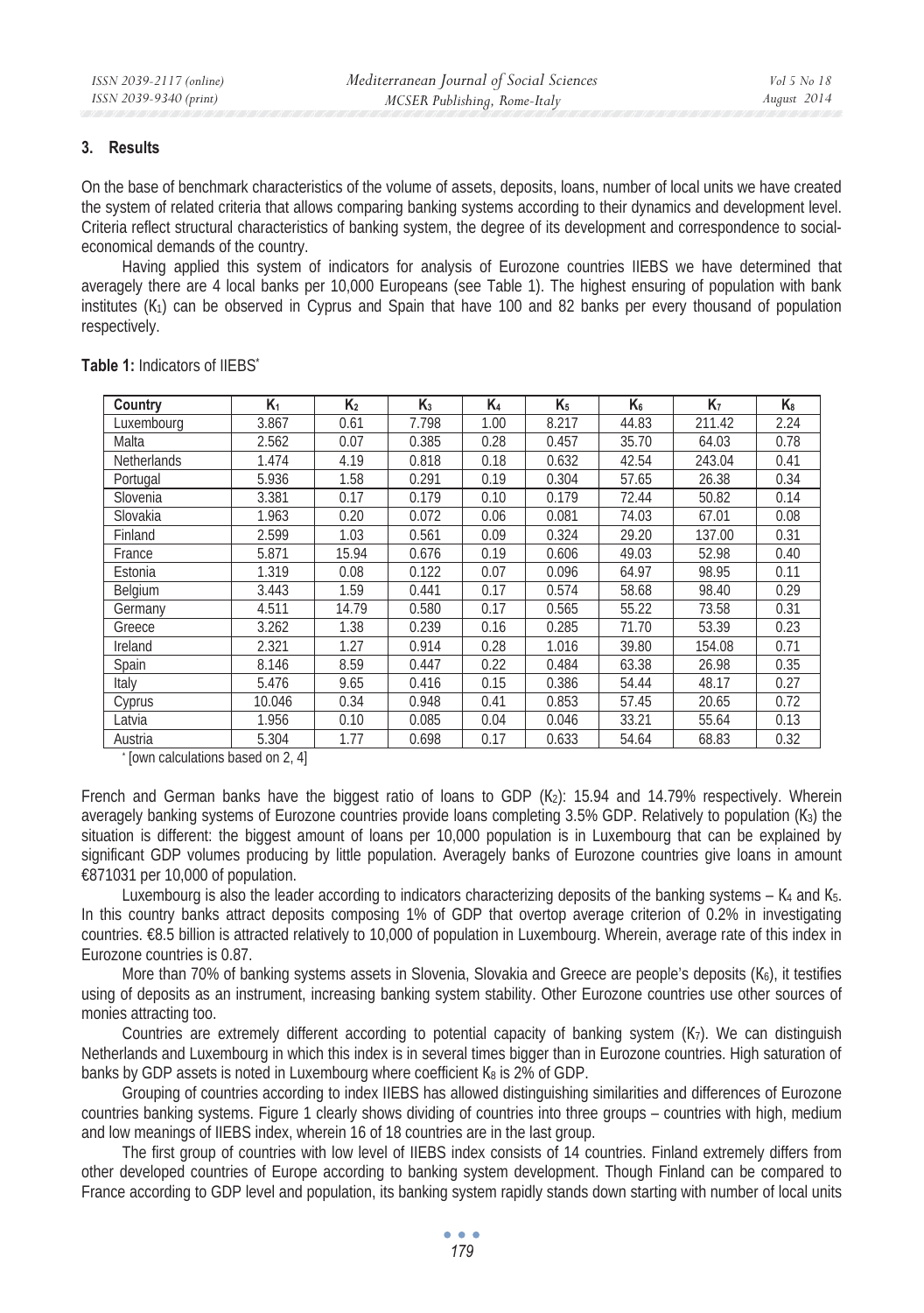| ISSN 2039-2117 (online) | Mediterranean Journal of Social Sciences | Vol 5 No 18 |
|-------------------------|------------------------------------------|-------------|
| ISSN 2039-9340 (print)  | MCSER Publishing, Rome-Italy             | August 2014 |

and finishing with volume of assets. Latvia also yields to investigating countries. Latvia has minimum deposits level among analyzing countries, wherein amount of banks doesn't make such an effect in economy as banks in Malta and Luxembourg, though there are less of them in these countries comparing to Latvia.



**Fig.1** Grouping of countries according to IIEBS index

This group includes countries traditionally perceived as leaders. Thus Italy is home to the fourth largest banking market in Europe (after Germany, UK and France) with total asset value estimated at €4,220 billion at the end of 2012. It accounts for approximately 9% of total European banks' assets. The Italian banking sector is totally private. Following the intense privatization process of the 1990s, the state's share in Italian banks is below one percent. Before the start of the privatization process in the 1990s, the state and local public authorities owned around 70% of total banking assets. This result was achieved both by the sale of the stakes held directly by the state, and through regulatory intervention to encourage the conversion of public banks – mainly savings banks [2, 3, 11]. Wherein France, Germany and Spain rapidly segregate by significant number of credit organizations and volume of assets belonging to banks, volume of granted loans and attracted deposits. Germany and France are similar according to structure of consolidated index. Thus analyzing relative criteria  $K_1 - K_8$ , we can make a conclusion that difference between these two countries is not significant that means similar institutional structure of banking system.

The second group of countries with medium index level consists of Cyprus. It has the maximum rate of coefficient K1 among all investigating countries that allows Cyprus banking system to take place in this group. It may be noted that the banking system in Cyprus is different from other of the Eurozone countries. C.Stephanou singles out the following: first, domestically-owned credit institutions – in the form of both cooperatives and commercial banks – play an important role. Second, even though the biggest domestically-owned banks in Cyprus are small in absolute terms, their large size as a proportion of GDP sets them apart from those of other countries [4, 8, 13].

The third group includes Luxembourg. Luxembourg leads in 4 of 8 criteria – rate of loans in GDP, loans per 10,000 of population, rate of deposits in GDP and volume of deposits per 10,000 of population. Small in population country producing significant amount of national product is among leaders according to banking system characteristics. It can be explained by the fact that Luxembourg is the leading wealth management center in the euro area. Over the past ten years, Luxembourg's private banking sector developed strong geographical diversification. The share of the three neighboring countries (Belgium, France and Germany) has fallen from 90% to 49%, while assets under management have increased globally. 19% of the activity has a geographic origin in the European Union (other than Belgium, France and Germany). All other private banking clients are located around the world (Asia, Latin America, Middle East, etc) [3, 14].

#### **4. Conclusion**

As a result of analysis we have worked out methodology of institutional environment assessing and have used it for building single system of indicators for different countries. On the base of these indicators we have got integral index characterizing internal institutional environment of banking system in investigating countries and allowing making international comparing.

Grouping of countries by index IIEBS proves preliminary conclusions about peculiarities of institutional environment of banking system. Absolute leader among Eurozone countries is Luxembourg accumulating significant volume of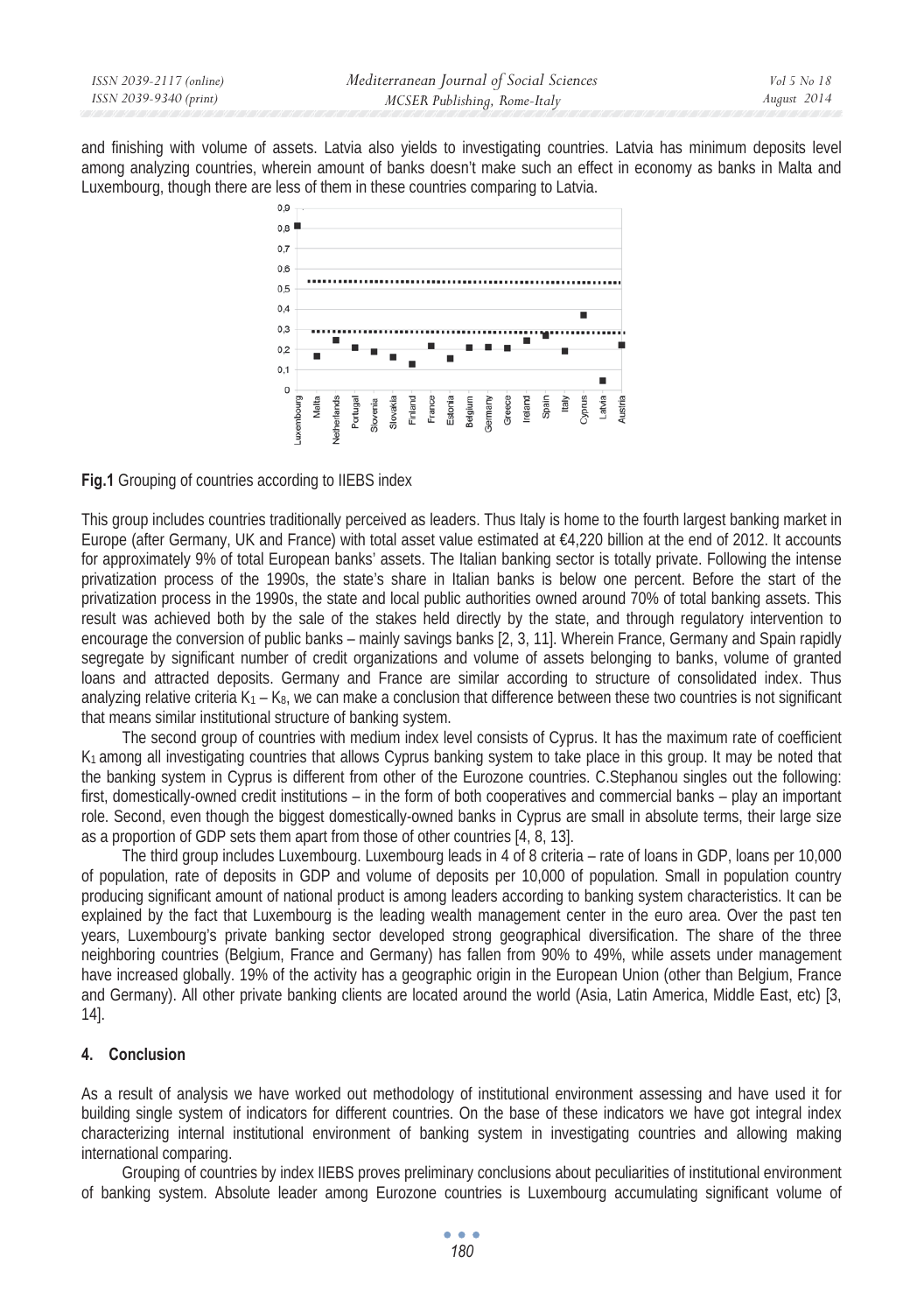deposits and granting enough amounts of loans.

Contrastingly to Luxembourg Latvia, joined Eurozone recently, has the least meanings of IIEBS criteria. Cyprus also stands out group of numerous countries by high ensuring of population with banks.

Internal institutional environment is the base for dynamic and stable development of banking system. Exploited system of criteria and integral index IIEBS can be used for comparative analysis of countries and detection of main tendencies and ways of further improvement of banking system.

### **References**

A.Berger. Obstacles to a global banking system: «Old Europe» versus «New Europe» // Journal of Banking & Finance, Volume 31, Issue 7, July 2007, pp.1955-1973

Ajupov A.A. The Design and Use of Swap-Contracts in the Financial Markets // World Applied Sciences Journal, 27(13), 2013, pp. 1-4.

Kirshin I.A., Datsyk A.A., Titov A.V. Forecasting the Dynamics of an Innovative Cycle. – World Applied Sciences Journal (Economics, Management and Finance). - 2013. - Nº27. - P. 197 - 201.

Glebova I.S., Sadyrtdinov R. and Rodnyansky D. Impact Analysis of Investment Attractiveness of the Republic of Tatarstan on Fixed Investments of its Leading Companies // World Applied Sciences Journal 26 (7): 911-916, 2013.

Y.Fang, I.Hasan, K.Marton. Institutional development and bank stability: Evidence from transition countries // Journal of Banking & Finance, Volume 39, February 2014, pp.160-176.

Safiullin L.N., Ismagilova G.N., Safiullin N.Z., Bagautdinova N.G. The development of welfare theory in conditions of changes in the quality of goods and services (2012) World Applied Sciences Journal 18 (Special Issue of Economics), pp. 144-149.

I.Hasan, P.Wachtel, M.Zhou. Institutional development, financial deepening and economic growth: Evidence from China // Journal of Banking & Finance, Volume 33, Issue 1, January 2009, pp.157-170.

K.Kanagaretnarm, G.J.Lobo Effects of international institutional factors on earnings quality of banks // Journal of Banking & Finance, Volume 39, February 2014, pp.87-106

Bagautdinova, N.G., Malakhov, V.P., Kundakchyan, R.M. Development of management system of manufacturing companies on the basis of management accounting elements // World Applied Sciences Journal, 27(13), 2013, 53-57.

Safiullin L.N., Ismagilova G.N., Gallyamova D.Kh., Safiullin N.Z. 2013. Consumer benefit in the competitive market // Procedia Economic and finance. Volume 5, pp. 667-676 (DOI: 10.1016/S2212-5671(13)00078-6).

The Banking System in Cyprus: Time to Rethink the Business Model? World Bank // Cyprus Economic Policy Review, Volume 5, No. 2, 2011, pp.123-130

The Role of Institutional Factors and Financial Structure // European Central Bank Working Paper Series, April 2013, ʋ1528, p.46.

The State of the Banking Sector in Europe // OECD Economics Department Working Papers, №1102, 36p.

What is the Appropriate Size of the Banking System? // DSF Policy Paper Series, October 2012, №28, 29p.